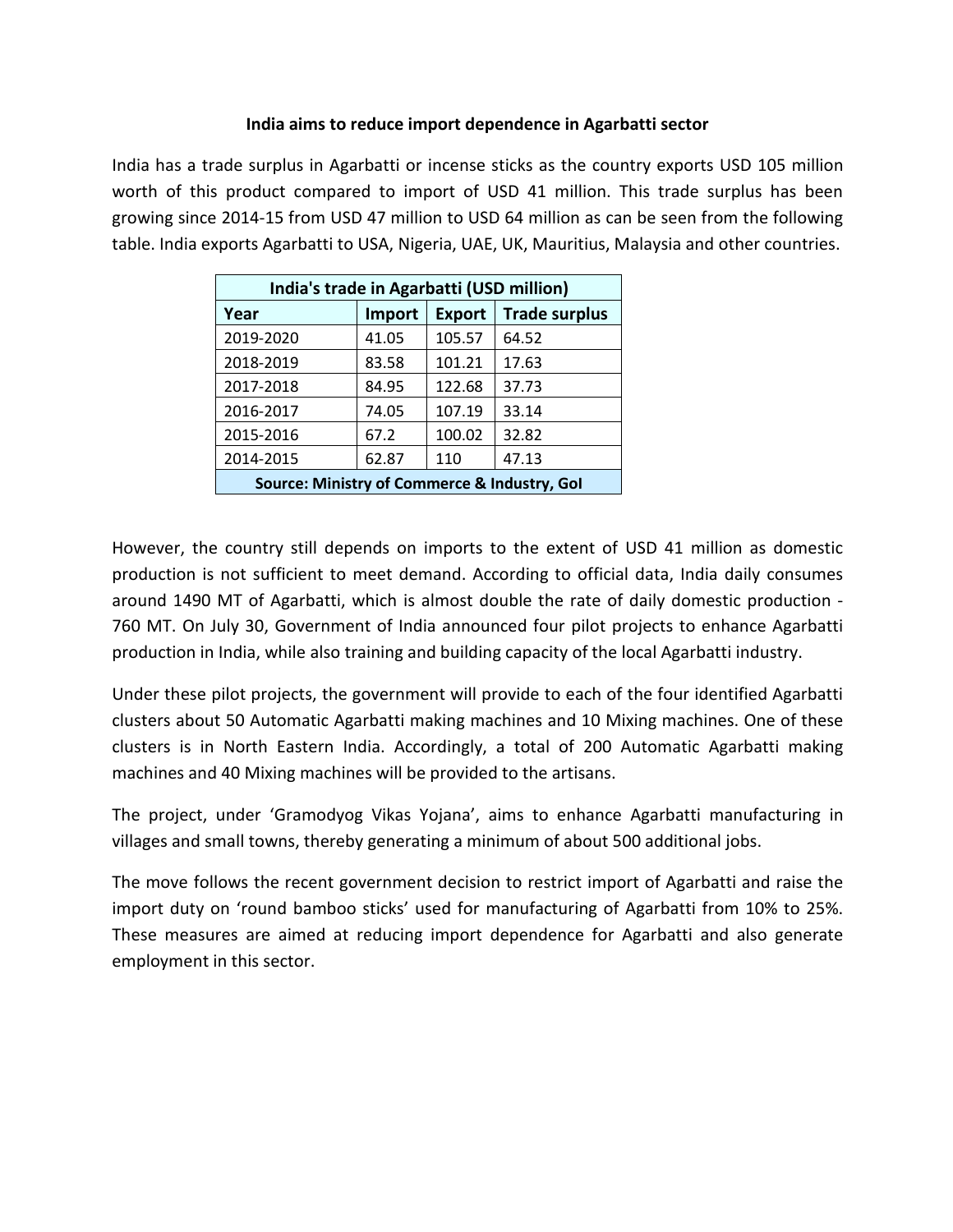## **Notifications**

#### **Press Information Bureau, Government of India**

Minister launches new scheme to become self-sufficient in Agarbatti Production

<https://pib.gov.in/PressReleasePage.aspx?PRID=1643012>

Daily Bulletin on COVID 19

<https://pib.gov.in/PressReleasePage.aspx?PRID=1643066>

PLI scheme to enhance production and export of mobile phones

<https://pib.gov.in/PressReleasePage.aspx?PRID=1642823>

Minister launches Khadi's Gift Box of Silk Mask

<https://pib.gov.in/PressReleasePage.aspx?PRID=1642829>

High Level Group of 15<sup>th</sup> FC submits report on agriculture exports

<https://pib.gov.in/PressReleasePage.aspx?PRID=1642591>

Government working with RBI on industry's need for loan restructuring

<https://pib.gov.in/PressReleasePage.aspx?PRID=1642579>

### **CBIC**

Notification on Sea Cargo Manifest and Transhipment Regulations

[https://www.cbic.gov.in/resources//htdocs-cbec/customs/cs-act/notifications/notfns-2020/cs](https://www.cbic.gov.in/resources/htdocs-cbec/customs/cs-act/notifications/notfns-2020/cs-nt2020/csnt66-2020.pdf) nt2020/csnt66-2020.pdf

Tariff notification

[https://www.cbic.gov.in/resources//htdocs-cbec/customs/cs-act/notifications/notfns-2020/cs](https://www.cbic.gov.in/resources/htdocs-cbec/customs/cs-act/notifications/notfns-2020/cs-nt2020/csnt65-2020.pdf) nt2020/csnt65-2020.pdf

Amendment under Electronic Cargo Tracking System Regulations

[https://www.cbic.gov.in/resources//htdocs-cbec/customs/cs-act/notifications/notfns-2020/cs](https://www.cbic.gov.in/resources/htdocs-cbec/customs/cs-act/notifications/notfns-2020/cs-nt2020/csnt64-2020.pdf) nt2020/csnt64-2020.pdf